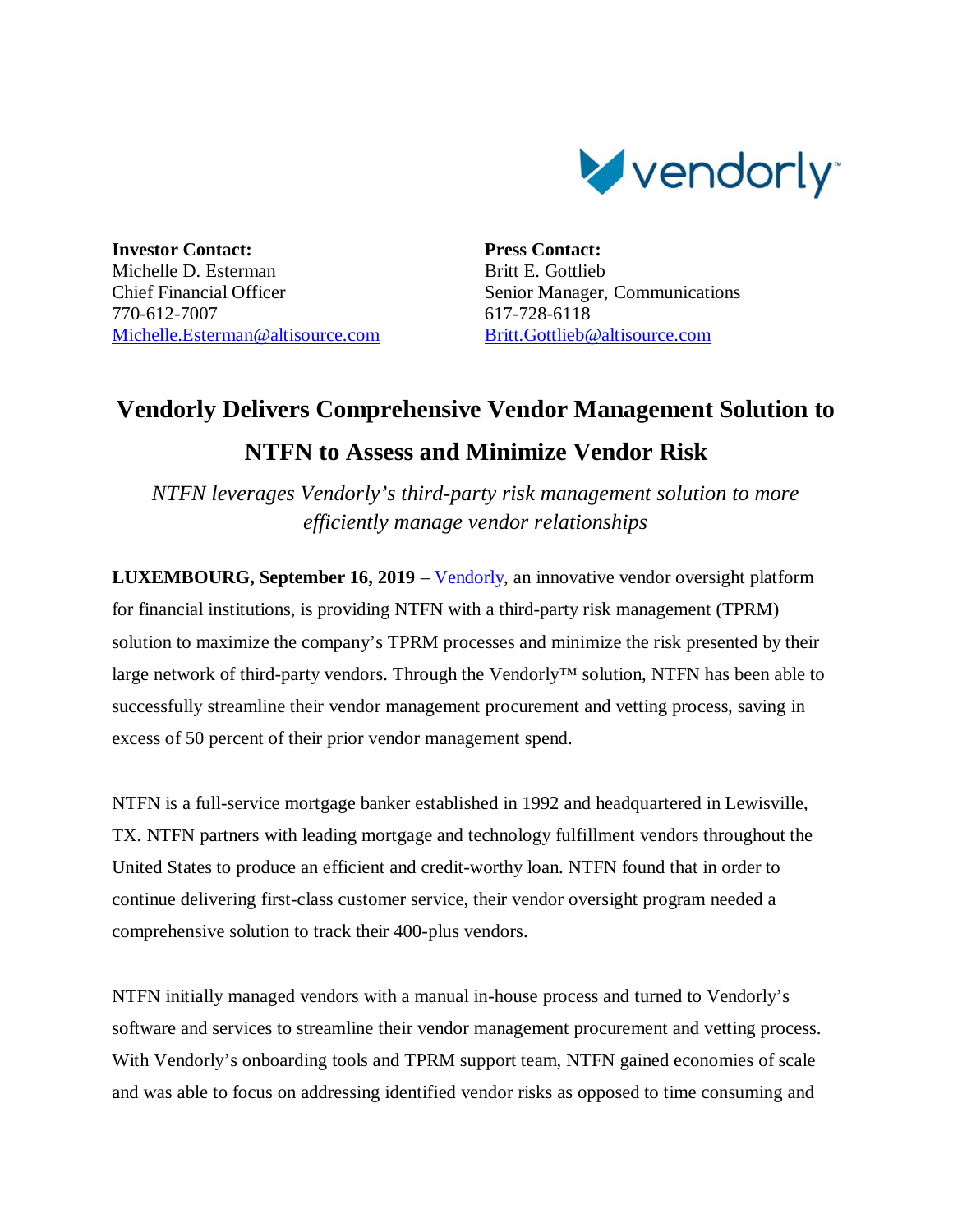more mundane paper and electronic document collection and review. In addition, NTFN was able to save money on Vendorly license costs as a member of Lenders One, a national alliance of independent mortgage bankers.

"Before working with Vendorly, NTFN made significant investments into a staff with a specialized skill set to support the regulatory compliance requirements around vendor management," said Gary McKiddy, Chief Financial Officer, NTFN. "With Vendorly, my staff is able to work in other areas of our organization and offset this cost while experiencing superior customer service. Vendorly's agile vendor oversight software adapts to our needs, and their consultative management team helps support the NTFN business model for continued growth."

"We are honored to be working with NTFN to enhance their vendor management program," said Steve Greenfield, CMB, Director of Operations, Vendorly. "We created a unique approach to the overall vendor management lifecycle that expands on the generic vendor management questionnaire methodology. Our solutions enable vendors like NTFN to effectively manage vendor oversight, typically at a lower total cost to the organization. Without careful planning and available resources to invest in vendor management, the absence of risk oversight can result in a significant negative impact to an organization's operations."

For more information, click here to download the Vendorly and NTFN case study.

## **About Vendorly™**

Vendorly is an innovative SaaS vendor oversight platform designed to help financial institutions manage their vendors and meet their evolving vendor oversight obligations. The Vendorly platform can help to streamline vendor due diligence, document maintenance, monitoring and audits. Vendorly is part of the Altisource Portfolio Solutions S.A. (NASDAQ: ASPS) family of businesses. Additional information is available at vendorly.com.

## **About NTFN, Inc.**

NTFN, Inc. is a full-service mortgage banker established in 1992, headquartered in Lewisville, Texas and the leader in lending. Our commitment to customer service, flexibility to adapt quickly to the changing industry and the expertise of our team create the foundation for our continued success. Whether customers are buying, refinancing or renovating a home, the NTFN